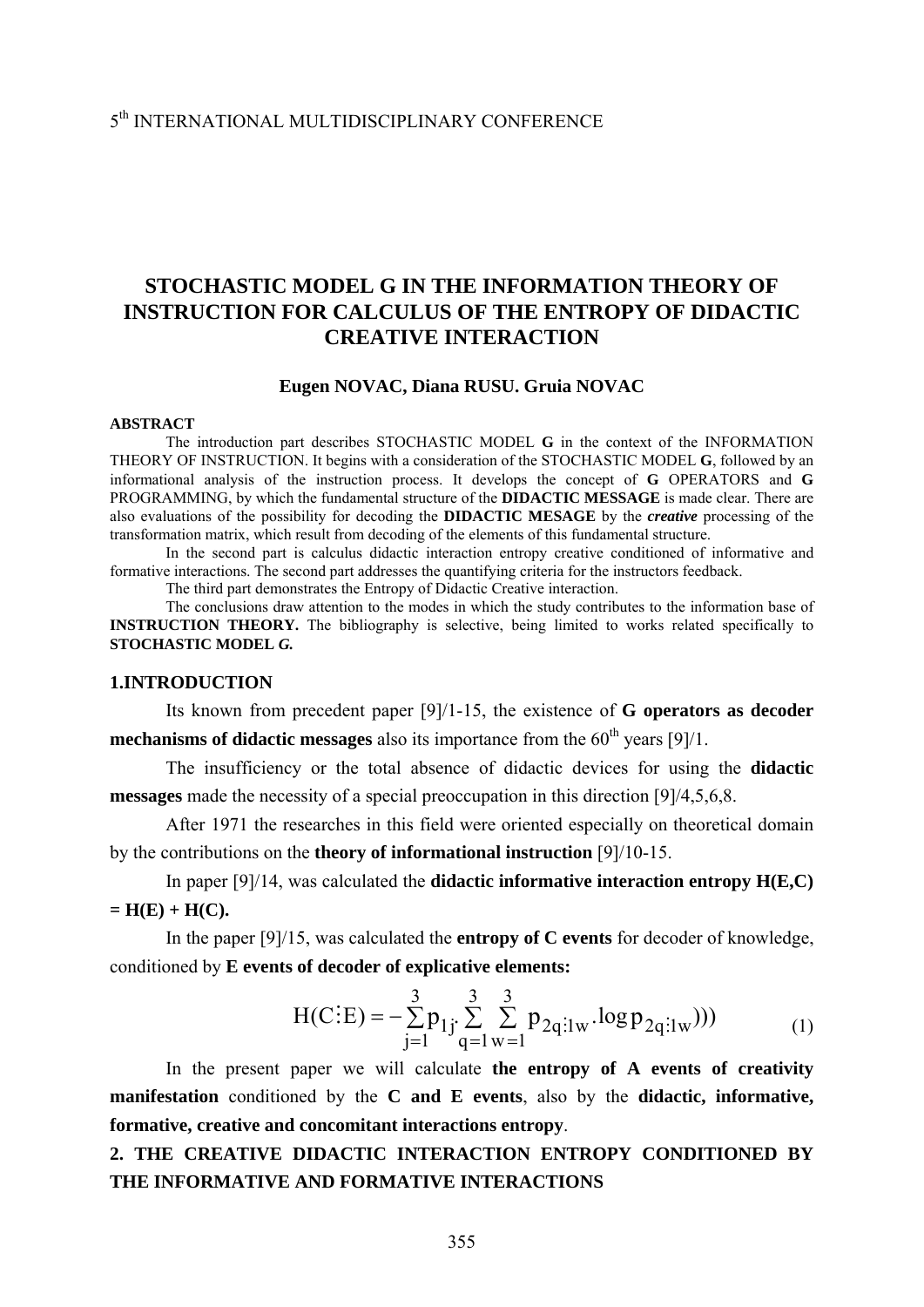After the debate of **instructor** message the **trained** has a reaction by **feedback**. Like we saw since now, the **didactic message** in its specific structure contained the **explicative elements** and the **knowledge**. The trained recognize this element every time, with its probabilities. In function of his creativity, every trained formulate one answer message, from where the **instructor**, if he has sufficient experience, can decoding some transactions which reflect the next:

- The capacity of **the trained** to formulate **methods**. By other hand, the instructor have appreciate the knowledge of trained for his inventively to understand the new explicative elements in the order with the old explicative elements;  $e_{31}$  transition.

- The capacity of **trained to reformulate** the **theory**. The capacity of trained to reformulate the old known in order of new knowledge,  $e_{32}$  transition.

- **Creativity** or the capacity of the trained to formulate hypotheses. The capacity of trained to correlate the new knowledge with the old knows, **e**33 transition.

- The decoder of a creative feedback presents a high difficulty level, because it isn't only a knowledge accumulation, is the product of a superior intelligence.

A creative message represents three plains of decoders:

1. EXPLICATIONS plain;

2. The model of ABSTRACT KNOWLEGDE plain;

3. The plain of structures which reflects the creativity.

 The transitions, which results after the decoding of a CREATIVE MESSAGE can be, resume in the following **STOCHASTIC MATRIX**:

| $e_{11}$ | $e_{12}$ |
|----------|----------|
| $e_{21}$ | $e_{22}$ |
| $e_{31}$ | $e_{32}$ |

 The three levels of decoding aren't independents, the **E transitions** conditioned the results of **C events**, also these conditioned the results of **A events**.

Using this reasoning for the calculus of  $H(C|E)$  entropy, we obtain:

$$
\sum_{w=1}^{3} \sum_{q=1}^{3} \sum_{k=1}^{3} p_{wqk} ) ) = 1
$$
 (2)

what means, we are near a complete system of events.

The three results of A events are realized each by 9 probability.

For each realization of a  $e_{2q}$  result from C event are correspond a repartition with form:

| ا31               | E32            | $e_{33}$       |
|-------------------|----------------|----------------|
| $p_{31}$   2q  1w | $P_{32 2q 1w}$ | $p_{33}$ 2q 1w |
|                   |                |                |

where w have three values  $1 \le w \ge 3$  for each  $1 \le q \ge 3$ 

For these 9 repartition are correspond 9 entropies with the next type: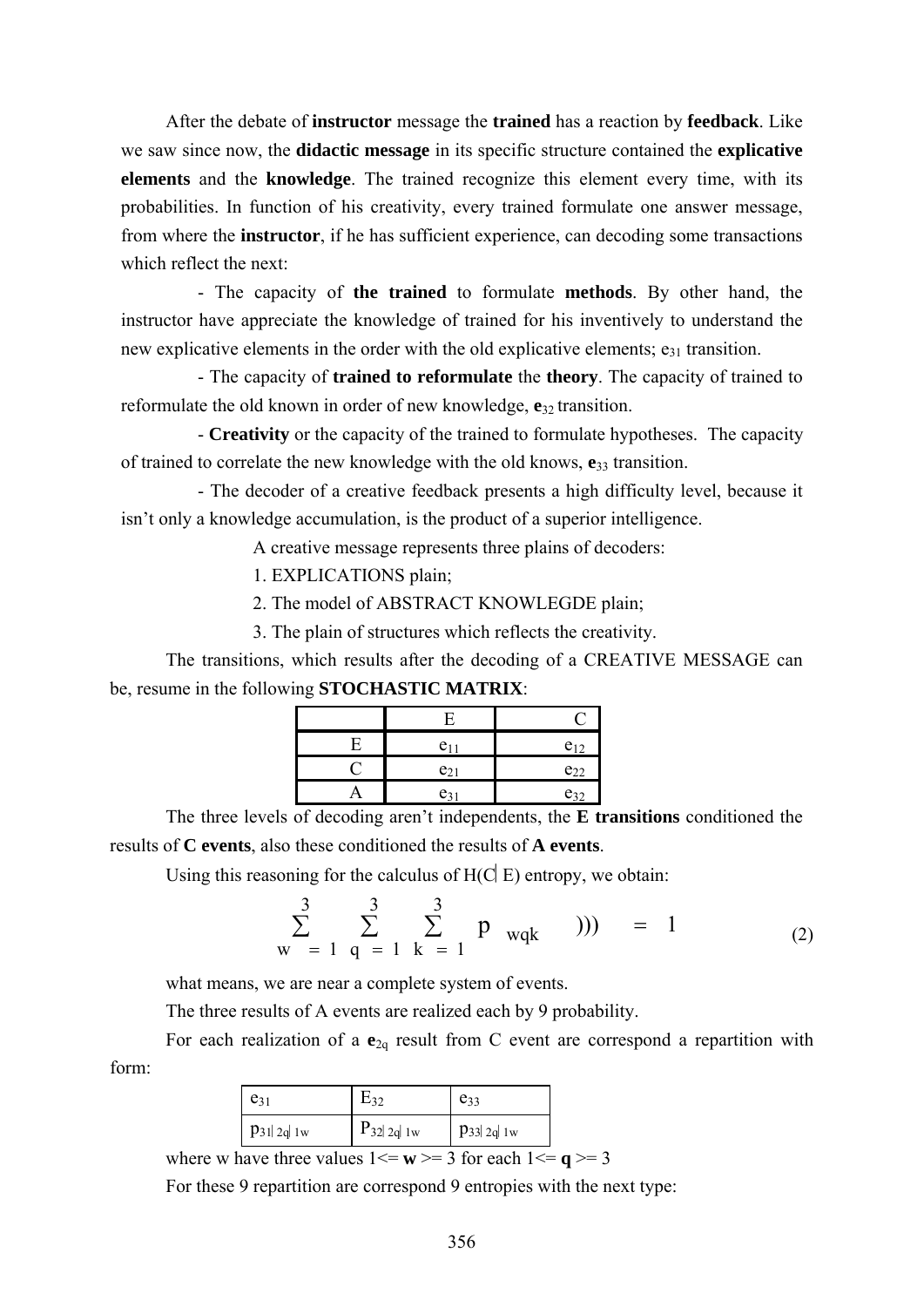We have again aleator variables with the next repartitions:

 $H(A!e_{2q}!e_{1w}$  where for each **q**  $1 \leq q \leq 3$  $p_{1w}$ .  $p_{2d|1w}$  and for each **w**  $1 \le w \le 3$ 

the weight medium of this repartition is::

$$
H(A/C/E) = \sum_{w=1}^{3} \sum_{q=1}^{3} p_{lw} \cdot p_{2q/lw} H(A/e_{2q'}/e_{lw})
$$
 (3)

Replaced in the last relation the  $H(A!e_{2q!1w})$  entropy, we obtain the entropies of **C** and **E** events:

$$
H(A/C/E) = -\sum_{w=1}^{3} p_{1w} \cdot \sum_{q=1}^{3} p_{2q/1w} \cdot \sum_{k=1}^{3} p_{3k/2q/1w} \cdot \log p_{3k/2q/1w})))
$$
(4)

# **3. THE INFORMATIVE, FORMATIVE, CREATIVE AND CONCOMITENT DIDACTICAL INTERACTIONS ENTROPY**

We will calculate the concomitant events H(A,C,E) entropy, of EXPLICATIVE, KNOWLEDGE AND CREATIVITY ELEMENTS:

$$
H(A, C, E) = -\sum_{w=1}^{3} \sum_{q=1}^{3} \sum_{k=1}^{3} p_{wqk} \cdot \log p_{wqk})))
$$
(5)

but:  $p_{wqk} = p_{1w}.p_{2q}|_{1w}.p_{3k}|_{2q}|_{1w}$ 

from the last two equations have result:

$$
H(A, C, E) = -\sum_{w=1}^{3} \sum_{q=1}^{3} \sum_{k=1}^{3} p_{1w} \cdot p_{2q/1w} p_{3k/2q/1w} \cdot \log(p_{1w} \cdot p_{2q/1w} \cdot p_{3k/2q/1w})))
$$
(6)

or:

$$
H(A, C, E) = -\sum_{w=1}^{3} p_{1w} \cdot \sum_{q=1}^{3} p_{2q/1w} \cdot \sum_{k=1}^{3} p_{3k/2q/1w} \cdot (\log p_{1w} + \log p_{2q/1w} + \log p_{3k/2q/1w})))
$$

or:

$$
H(A, C, E) = -\sum_{w=1}^{3} p_{1w} \cdot \log p_{1w} \cdot \sum_{q=1}^{3} p_{2q/1w} \cdot \sum_{k=1}^{3} p_{3k/2q/1w}))) +
$$
  
 
$$
-\sum_{w=1}^{3} p_{1w} \cdot \sum_{q=1}^{3} p_{2q/1w} \cdot \log p_{2q/1w} \cdot \sum_{k=1}^{3} p_{3k/2q/1w}))) +
$$
  
 
$$
-\sum_{w=1}^{3} p_{1w} \cdot \sum_{q=1}^{3} p_{2q/1w} \cdot \sum_{k=1}^{3} p_{3k/2q/1w} \cdot \log p_{3k/2q/1w})))
$$
 (7)

In the last relation the product:

$$
\sum_{q=1}^{3} p_{2q/1w} \cdot \sum_{k=1}^{3} p_{3k/2q/1w} = 1
$$
 (8)

for each value of w, because for every value of w are correspond three values for q, and for each values for q are corresponding three values for k :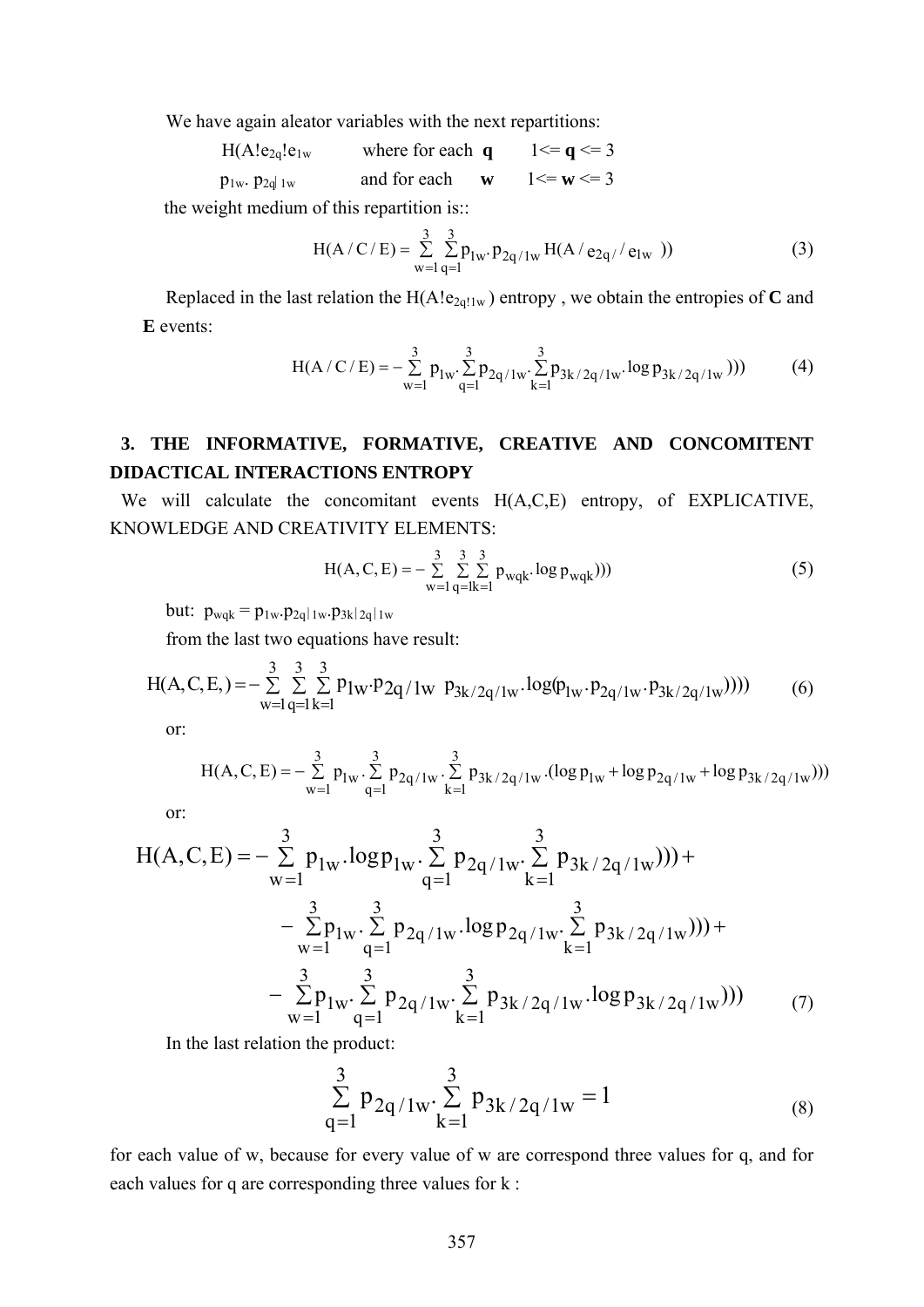For example, for  $w=1$  and  $q=1$  we have the next equality:

$$
\sum_{k=1}^{3} p_{3k/21/11} = 1
$$
 (9)

because its the sum of all probabilities of realization of results of **e**3k/21/11 events, conditioned by the realization of  $e_{21/11}$  results. The sums which are result have the next form:

$$
\sum_{q=1}^{3} p_{2q/1w} \tag{10}
$$

are equal with 1 too, because they are respectively the sums of  $e_{2q}$  conditioned results probabilities. In this case the first element became:

$$
-\sum_{w=1}^{3} p_{1w} \cdot \log p_{1w} \tag{11}
$$

what is not other then  $H(E)$ .

In the second element, the sums with form::

$$
\sum_{k=1}^{3} p_{3k/2q/1w}
$$
 (12)

are each equals with 1, because they are respectively the sums of probabilities of  $e_{3k}$ conditioned results.

Therefore, the second term become:

$$
-\sum_{w=1}^{3} p_{1w} \cdot \sum_{q=1}^{3} p_{2q/1w} \cdot \log p_{2q/1w})
$$
 (13)

that is  $H(C|E)$ , the entropy of KNOWLEDGE decoding, conditioned by the EXPLICATIVE ELEMENTS decoding.

The third term have the form which we obtain for conditioned entropy of creativity  $H(A|C|E)$ .

Finally, results the ENTROPY OF STOCHASTIC MODEL **G**:

 $H(A, C, E) = H(E) + H(C|E) + H(A|C|E)$ 

PRACTICALLY, the measurement of these entropy needs the contouring of  $e_{3k|2q||w}$ transitions with 27 contours with the follow form  $\mathbf{n}_{3k|2q|1w}$ , where for every **k** are correspond three values for **q**, and for every q are correspond three values for **w**.

### **CONCLUSIONS**

 In the frame of these scientific events, this is the last from a lot of three papers, which preoccupations where to create the concordance between the DIDACTIC realizations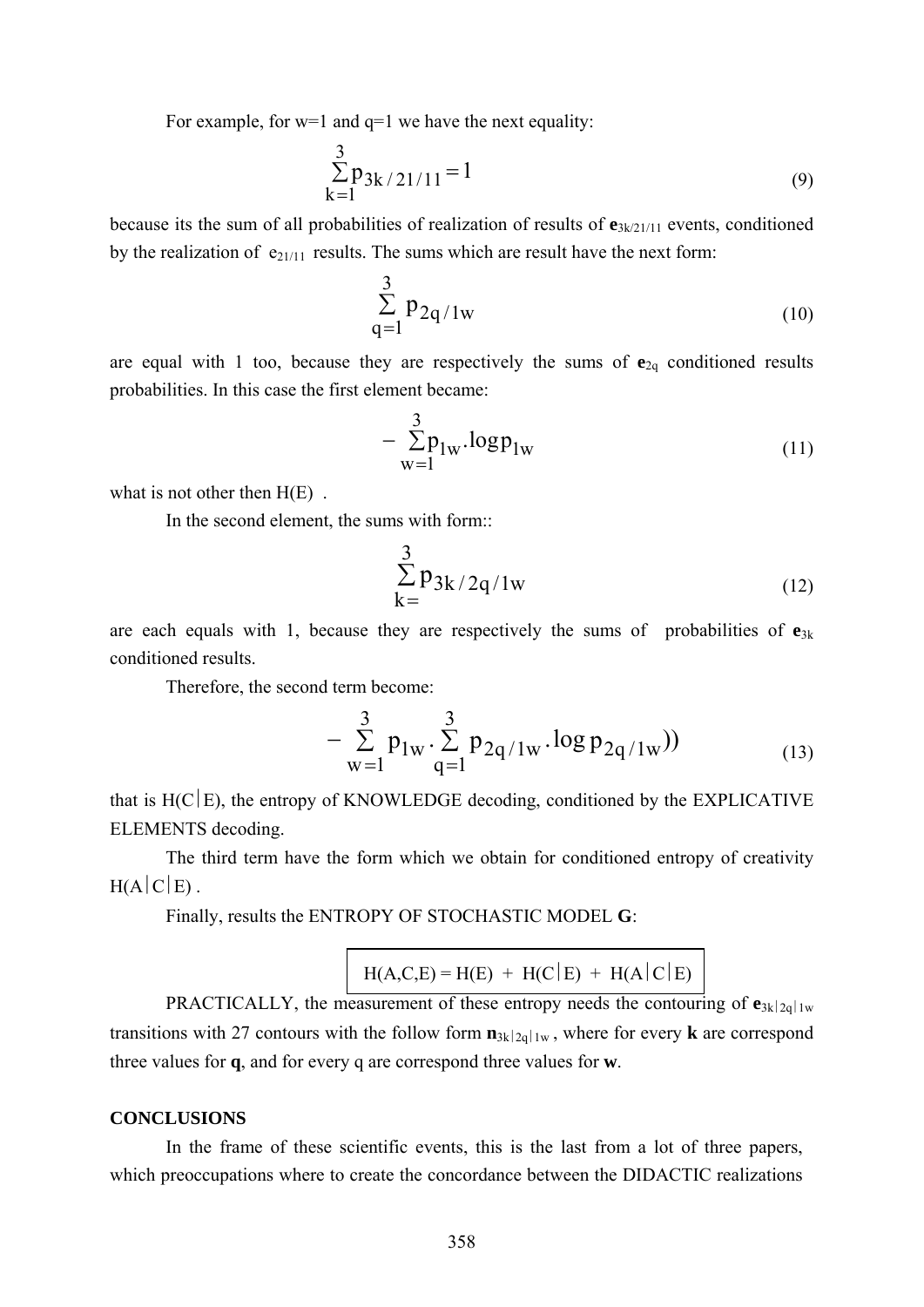and other fields of knowledge. Also, the introducing of measurement in **didactic interactions**, with the transformation of **quality** in **quantity**, and the introducing of STOCHASTIC MODEL **G**, as a new method of didactic presentation.

#### **Annex:**

### TABEL of STOCHASTIC MODEL **G** contours

| $G \downarrow$ | $\rightarrow$                              | E              | $\mathcal{C}$  | $\boldsymbol{\rm{A}}$ |                         |
|----------------|--------------------------------------------|----------------|----------------|-----------------------|-------------------------|
|                | $W \rightarrow$                            |                | $\overline{2}$ | $\overline{3}$        |                         |
| E              |                                            | $n_{11}$       | $\,n_{12}$     | $n_{13}$              |                         |
|                | $q \rightarrow$                            | 1              | $\overline{2}$ | 3                     | W<br>↓                  |
|                |                                            | $n_{21 11}$    | $n_{22 11}$    | $n_{23 11}$           | $\mathbf{1}$            |
| $\mathcal{C}$  |                                            | $n_{21 12}$    | $n_{22 12}$    | $n_{23 12}$           | $\overline{2}$          |
|                |                                            | $n_{2113}$     | $n_{22 13}$    | $n_{23 13}$           | $\mathfrak{Z}$          |
|                | $\downarrow \rightarrow$<br>$W \downarrow$ |                | $\overline{2}$ | $\overline{3}$        | $\mathbf q$<br>↓        |
|                |                                            | $n_{31 21 11}$ | $n_{32 21 11}$ | $n_{33 21 11}$        | $\mathbf{1}$            |
|                | $\mathbf{1}$                               | $n_{31 22 11}$ | $n_{32 22 11}$ | $n_{33 22 11}$        | $\overline{2}$          |
|                |                                            | $n_{31 23 11}$ | $n_{32 23 11}$ | $n_{33 23 11}$        | $\overline{\mathbf{3}}$ |
|                |                                            | $n_{31 21 12}$ | $n_{32 21 12}$ | $n_{33 21 12}$        | $\mathbf{1}$            |
| A              | $\overline{2}$                             | $n_{31 22 12}$ | $n_{32 22 12}$ | $n_{33 22 12}$        | $\overline{2}$          |
|                |                                            | $n_{31 23 12}$ | $n_{32 23 12}$ | $n_{33 23 12}$        | $\mathfrak{Z}$          |
|                |                                            | $n_{31 21 13}$ | $n_{32 21 13}$ | $n_{33 21 13}$        | 1                       |
|                | $\overline{3}$                             | $n_{31 22 13}$ | $n_{32 22 13}$ | $n_{33 22 13}$        | $\overline{2}$          |
|                |                                            | $n_{31 23 13}$ | $n_{32 23 13}$ | $n_{33 23 13}$        | $\overline{3}$          |

#### **BIBLIOGRAPHY:**

[1] Ashby, Ross, W. Introducere în cibernetică. Editura tehnică, Bucureşti, 1972.

[2] Bruner, S., Jerome, Pentru o teorie a instruirii, Editura Didactică şi Pedagogică, Bucureşti, 1970.

[3] Bush, R., Mosteller, F. Modelul stochastic al învăţării. În: FIZMATGIZ, Moskova, 1962, p.77.

[4] Estes, W.K. Tosard a statistical theory of laring. În: Psyhological Review. 57, 1950,pp94-107.

[5] Guiaşu, S.,

/1. Matematica și informația, Editura tehnică, 1965.

/2. Aplicaţii ale teoriei informaţiei, Editura Academiei R.S.R., Bucureşti, 1968.

[6] Komensky, J., A., Texte alese, Didactica Magna, Editura De Stat şi Pedagogică, Bucureşti 1958.

#### [7] Kolmogorov, A., N,.

/1.Grundbegriffe der Warscheinlichkeitserechnung, Mathematische Ergebnisse Nr. 3 Berlin, 1933,

/2. Cibernetică. Marea Enciclopedie Sovietică, 51, 1958, pp. 149-151.

/3. Teoria transmisiei informaţiei. Analele româno-sovietice, seria Mat-Fiz., 1, 1959, pp 5-33.

[8] Markov, A., A.,

/1. Rasprostranenie zakona bolsih cisel na velicini zaviseascie deug ot druga. Izd. Fiz. Mat. Obsc. Pri. Kazansk. Univ., 2 seria, 15, nr. 4, 1906, pp. 135-156.

/ 2. Iscislenie voraiatnostei, Izd. 4, Moskva, Gosizdat, 1924.

/ 3. Procese Markov şi lanţuri Markov în Mica Enciclopedie Matematică. Editura tehnică, Bucureşti 1980, p. 742.

[9] Novac, Eugen:

 /1. Asupra comunicării ''Programa studiului fizicii ca factor de însuşire conştientă acunoştinţelpr de către elevi'' , Comunicare la Societatea de Matematică Fizică, noiembrie 1960, Baia Mare.